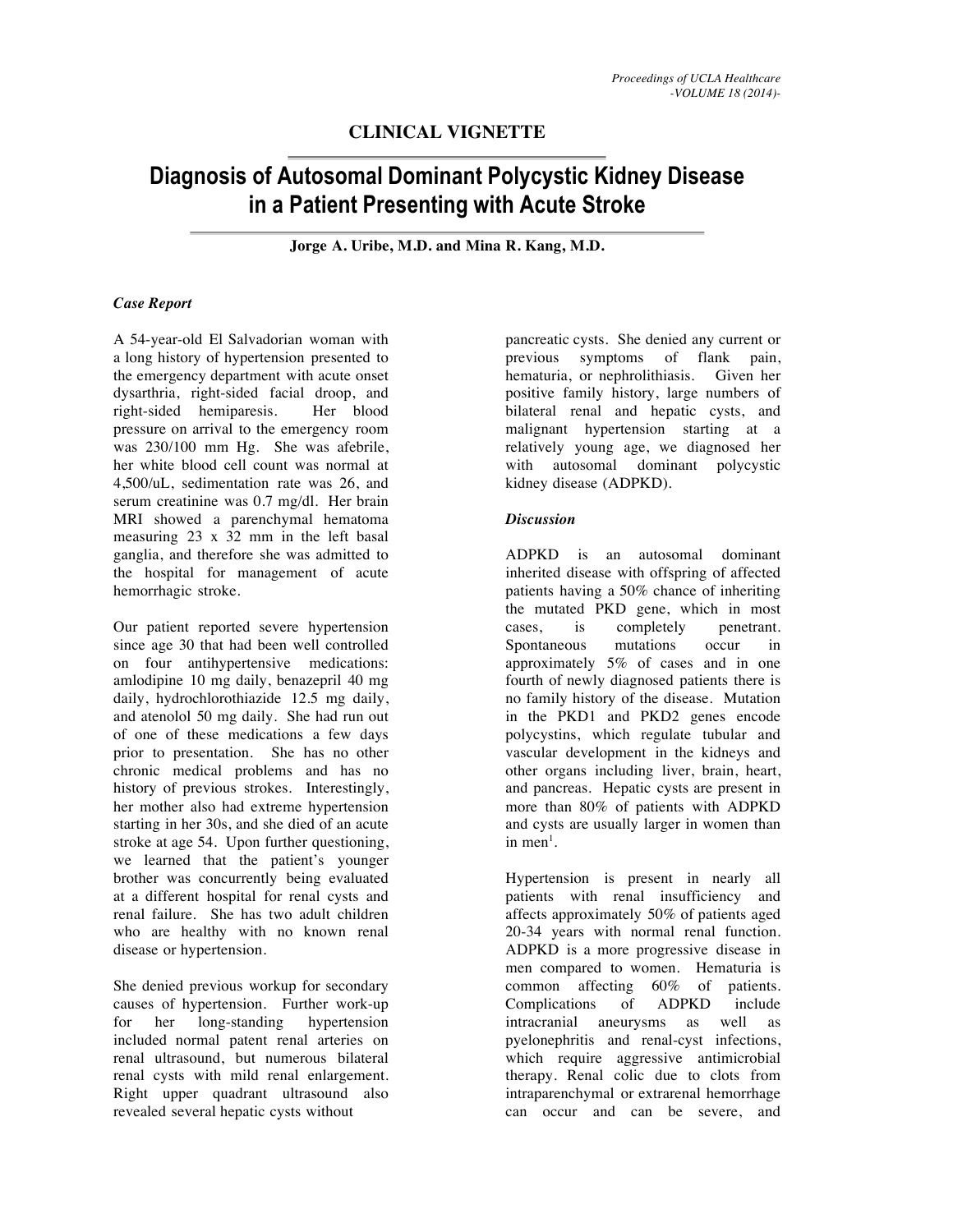nephrolithiasis is also more common<sup>1,2</sup>.

Kidney failure requiring renal-replacement therapy occurs in approximately 50% of patients and typically develops in the fourth to sixth decade of life<sup>1</sup>. Criteria for the diagnosis of ADPKD in individuals with likely or known family history of ADPKD include at least two unilateral or bilateral cysts in persons younger than 30 years of age, at least two cysts in each kidney in persons 30 to 59 years of age, and at least four cysts in each kidney in persons 60 years of age or older<sup>1,2,3</sup>. In 25% of ADPKD cases, there will not be a known family history and will be likely secondary to mild familial disease or undiagnosed disease<sup>1</sup>. In these cases, presence of numerous and bilateral renal cysts, enlarged kidney size, and/or hepatic cysts should raise suspicion for ADPKD and may warrant further imaging and possible genetic testing $1,3$ .

Renal ultrasound is the recommended imaging modality and can reliably detect cysts that are 1 cm or larger in diameter and is highly sensitive for the diagnosis of  $ADPKD<sup>1</sup>$ . The identification of associated liver cysts, pancreatic cysts, or both confirms the diagnosis of ADPKD<sup>1</sup>. The differential diagnosis for renal cystic disease includes benign simple cyst, acquired cystic disease, tuberous sclerosis, autosomal recessive polycystic kidney disease, and hereditary cystic diseases with interstitial nephritis<sup>1,4</sup>. Current genotype testing for PKD mutations (I and 2) only identifies  $60-70\%$  of known pathogenic mutations<sup>1</sup>.

In patients with ADPKD, arterial hypertension should be treated aggressively with target levels of less than 130/80 in adults. Patients should be monitored with serial creatinine measurements and when levels start to rise above baseline, more than 50% of functioning parenchyma has typically been destroyed. Magnetic resonance angiography is recommended for patients with a family history of aneurysm or stroke and for any known ADPKD patient with new-onset or severe headache or other CNS signs and symptoms, as intracranial aneurysms are present in 510% of patients

with ADPKD<sup>1</sup>. Unfortunately, no current therapies have been shown to slow the formation of cysts or disease progression in randomized clinical trials. Current treatment guidelines target blood pressure control with salt restriction and antihypertensive medications. In particular, angiotensin-converting-enzyme (ACE) inhibitors and angiotensin II-receptor blockers (ARBs) have been associated with preservation of renal function in patients with  $ADPKD^{1,2}$ . Patients should be counseled to avoid sports in which abdominal trauma may occur. Significant hepatic cystic enlargement has been linked to exogenous estrogens and multiple pregnancies. Pregnancy in women with ADPKD also increases the risk for severe hypertension and preeclampsia. Screening of asymptomatic children using genetic or<br>imaging studies is not currently imaging studies is not currently recommended as there are no current interventions shown to be effective in preventing progression of disease<sup>1</sup>.

### *Conclusion*

Our case demonstrates the importance of evaluation for secondary causes of hypertension in young patients, especially if multiple medications are needed for optimal blood pressure control. It also highlights the importance of the family history and how it can increase suspicion for genetic conditions, prompting additional testing, and eventual diagnosis. Finally, our case presents an example in which ADPKD should be included in the differential for hypertensive emergencies and refractory hypertension, especially in young patients. Although there are no specific therapies for ADPKD, patients can benefit from early identification and measures to detect potential complications. Our patient did undergo screening for intracranial aneurysms prior to hospital discharge and will be following-up regularly with her neurologist for routine interval screening. Additionally, she was educated on her multiple diagnoses and counseled on the importance of medication adherence and lifestyle modifications to aid in controlling her blood pressure.